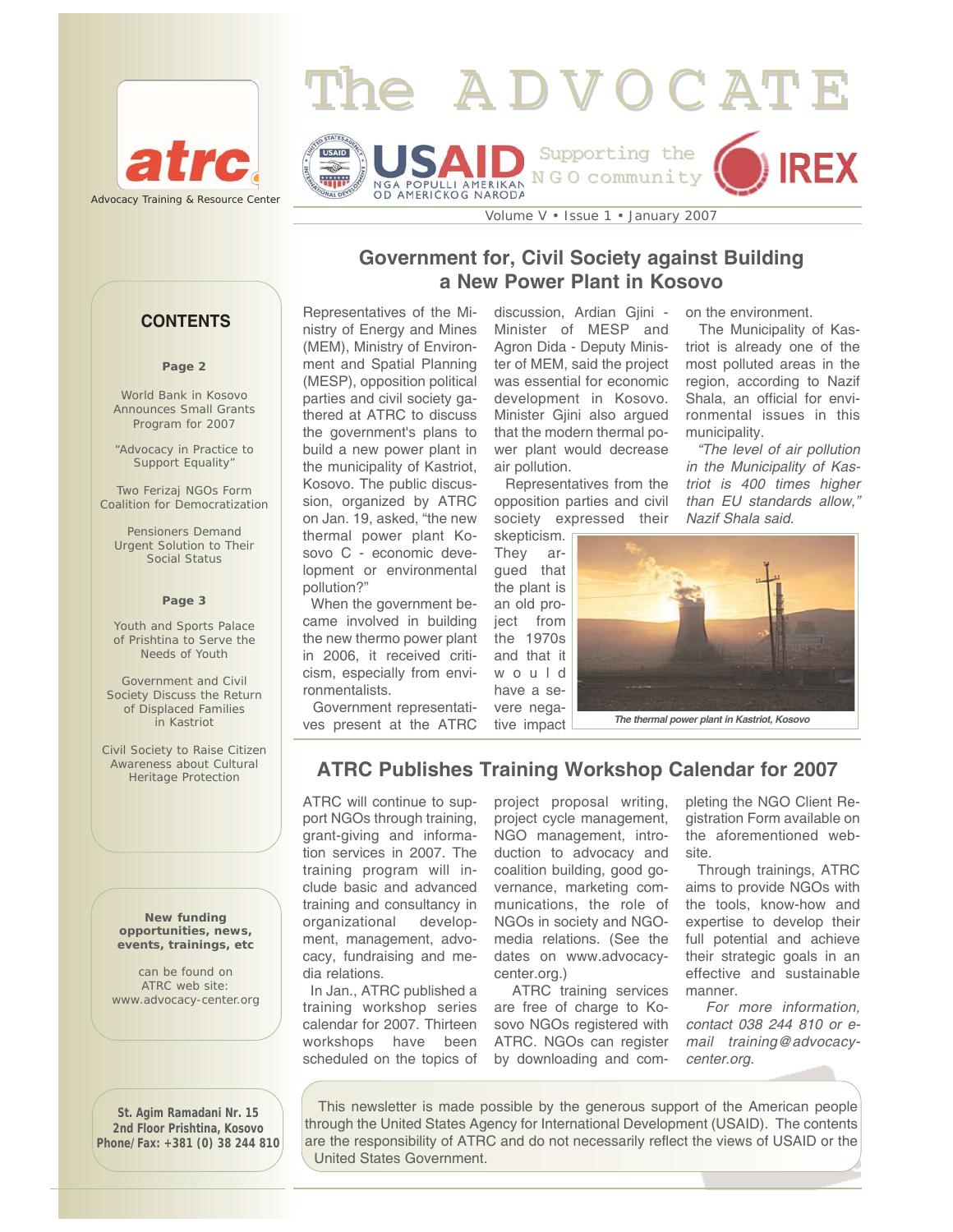## *NGO funding opportunities*

#### *Social dialogue*

## **Pensioners Demand Urgent Solution to Their Social Status**

The Independent Union of Pensioners and Work Invalids of Kosovo (IUPWIK) urged governing institutions to take seriously their situation. "Pensioners cannot survive with 40€ per month," they said. They repeated their demand for pension reform at a roundtable discussion organized on Jan.16 by IUPWIK with support from ATRC.



## **World Bank in Kosovo Announces Small Grants Program for 2007**

*The theme for this year's small grants program is education*

The World Bank office in Prishtina launched the Small Grants Program in Jan. to award Kosovo NGOs that support education initiatives through their active involvement in the public realm and development processes.

The program will support activities that have the primary objective of civic engagement toward strengthening the voices of diverse groups and promoting the inclusion of a broad array of citizens' initiatives in development policies

and processes.

The Small Grants Program should be used to help address challenges to providing equal educational opportunities for vulnerable groups and to strengthen school management through active community participation. The program will pay special attention to improving policy-making processes by involving the public in consultations.

The program complements and facilitates the social development agenda of the World Bank by provi-

ding grants to civil society organizations.

The World Bank in Kosovo will provide grants between US\$5000 and US\$10,000 under the Small Grants Program. *The deadline for applications is Feb. 28, 2007.* 

For more details, visit www.worldbank.org/kosovo





## **"Advocacy in Practice to Support Equality"**

*Learning from the experience of American international human rights activist Alice Mead*

ATRC organized on Jan. 12 a roundtable meeting between the American human rights activist Alice Mead and civil society representatives entitled "Advocacy in Practice - from the experience of an international activist."

> *American human rights activist Alice Mead advocated to the U.S. Senate, Congress, etc for the release of Kosovo Albanian political prisoners from Serb prisons*

 $11111111$  $1111111$ 

Mead showed her documentary film "Kosova and mands for equality during the regime of former Yu-

early 1990s.

During the meeting,

the Death of Yugoslavia" and discussed advocacy issues with participants. The film documents violations of Kosovo Albanians' human rights and their de-

goslav President Slobodan Milosevic. Mead used the film to advocate for Kosovo Albanian rights during the late 1980s and

"I am not free, if you are not free," Mead said at the discussion. "My freedom is not only for me. If we all are not free, we're not equal. Advocacy is about being equal."

Mead also wrote a book about Kosovo entitled Adem's Cross and through advocacy contributed to the release of political prisoners and war hostages from Serb prisons. Mead advocated to the U.S. Senate, Congress, and world political bodies for the release of prisoners.

## *New NGO coalition*

### **Two Ferizaj NGOs Form Coalition for Democratization**

Two NGOs from Ferizaj, "Youth Services" and "1 plus 2," established the Coalition of Organizations for Democracy - KOD on Jan. 10. KOD aims to democratize political and social processes in Ferizaj by encouraging citizens to voice their needs.